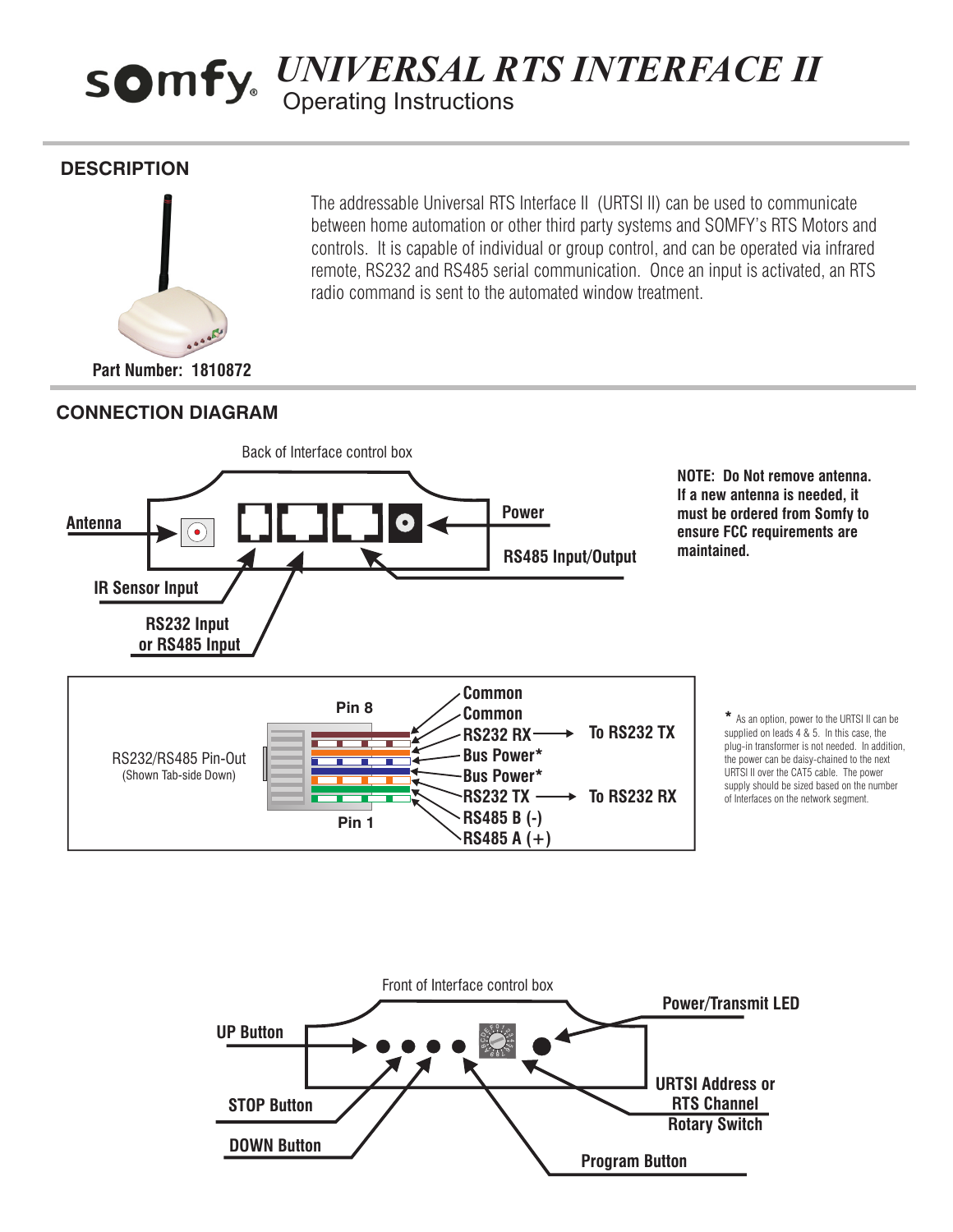### **OPERATION**

#### **A. INITIAL SETUP**

- **1.** Connect a 9v DC transformer (included) to the receptacle on the back of the control box. The LED will light green to indicate power.
- **2.** Be careful not to mount or enclose Interface on or in metal, as this may effect radio reception.
- **3.** Set the RTS Receiver or motor into its Programming Mode. Refer to the installation instructions of the relevant RTS receiver or motor for this procedure.

```
 NOTE: for initial programming provide power only to the motor or control being programmed.
```
- **4.** Using the rotary switch, select the channel to be programmed. Letters A through F stand for channels 10 through 15, 0 for 16. Briefly press the programming button (1 sec. max), the window treatment will jog to indicate the channel has been memorized.
- **5.** Repeat the steps above for each channel or product to be memorized, up to 16.
- 6. To test the control operation, simply press the UP, STOP or DOWN buttons on the front of the control. The window treatment should move appropriately. The LED will flash red to indicate the radio signal has been transmitted.

#### **B. INFRARED OPERATION**

- **1.** The RTS Interface is compatible with Somfy's multichannel transmitter. Connect an infrared sensor to the appropriate connector on the back of the Interface.
- **2.** Each individual motor is activated by first aiming the transmitter at the sensor and pressing the desired unit number on the transmitter and then pressing the UP or DOWN buttons. Press the center button to STOP the window treatment at any time.
- **3.** The Infrared Channel stays active for 3 minutes. After that, the channel must be reselected.

#### **C. RS232 OPERATION**

- **1.** The Somfy RS232 interface uses the following communications settings: **9600 Baud, 8 Data Bits, 1 Stop Bit, No Parity**
- **2.** Set the rotary switch to position 1.
- **3.** The basic format for communication is as follows: **URTSI ADDR MOTOR CHAN DIR**

The URTSI II address is 01. The motor channel should be 2 digits from 01 to 16.

The directional commands are:  $U = Up$   $D = Down$   $S = Stop$  (Must be Capital letters)

#### **4. Examples:**

| Motor 1 UP:    | 0101U | (TEXT) |
|----------------|-------|--------|
| Motor 5 DOWN:  | 0105D |        |
| Motor 12 STOP: | 0112S |        |

#### **D. RS485 OPERATION**

- **1.** The Somfy RS485 interface uses the following communications settings: **9600 Baud, 8 Data Bits, 1 Stop Bit, No Parity**
- **2.** With RS485, it is possible to connect 16 Universal RTS Interfaces on one network. Each Interface will have its own address. To select the address, set the rotary switch to the desired number. Letters A through F stand for addresses 10 through 15, 0 for 16.
- **3.** The basic format for communication is as follows: **URTSI ADDR MOTOR CHAN DIR <CR>** The URTSI II address should be 2 digits from 01 to 16.
- The motor channel should be 2 digits from 01 to 16.
- **4.** The directional commands are:  $U = Up \t D = Down \t S = Stop$  (Must be Capital letters)
- **5.** For tilting commands, each increment is approximately 1/10th second of motor movement. The tilt commands are below:

| Tilt UP 10 increments: 9 |          |                         | Tilt DOWN 10 increments: $\langle$ shift>9 [equivalent = (1) |
|--------------------------|----------|-------------------------|--------------------------------------------------------------|
| Tilt UP 9 increments: 8  |          |                         | Tilt DOWN 9 increments: $\langle$ shift>8 [equivalent = *]   |
| Tilt UP 8 increments:    | -7       | Tilt DOWN 8 increments: | $\le$ shift > 7 [equivalent = &]                             |
| Tilt UP 7 increments:    | 6        | Tilt DOWN 7 increments: | $\langle$ shift>6 [equivalent = $\cap$ ]                     |
| Tilt UP 6 increments:    | 5        | Tilt DOWN 6 increments: | $\le$ shift > 5 [equivalent = %]                             |
| Tilt UP 5 increments:    | 4        | Tilt DOWN 5 increments: | $\le$ shift > 4 [equivalent = \$]                            |
| Tilt UP 4 increments:    | - 3      | Tilt DOWN 4 increments: | $\le$ shift>3 [equivalent = #]                               |
| Tilt UP 3 increments:    | 2        | Tilt DOWN 3 increments: | $\le$ shift>2 [equivalent = $\omega$ ]                       |
| Tilt UP 2 increments:    | -1       | Tilt DOWN 2 increments: | $\le$ shift > 1 [equivalent = !]                             |
| Tilt UP 1 increment:     | $\Omega$ | Tilt DOWN 1 increment:  | $\le$ shift > 0 [equivalent = )]                             |
|                          |          |                         |                                                              |

6. A command is available to be used as a delay between successive commands. The format for this is Wx. X is a 1/2 second multiplier. Valid commands are W1 -W9 or  $1/2$  second to 4.5 second delay.

#### **COMMAND EXAMPLES (TEXT)**

| Unit 1, Motor 3 UP:                                                        | 0103U $<$ cr $>$          |
|----------------------------------------------------------------------------|---------------------------|
| Unit 2, Motor 10 DOWN:                                                     | $0210D < c$ r $>$         |
| Unit 1, Motor 2, Tilt UP 5 increments:                                     | 01025 $<$ cr $>$          |
| Unit 3. Motor 5. Tilt DOWN 6 increments:                                   | $0305\% < c$ r $>$        |
| Unit 1, Motor 3 UP; Wait 1/2sec; Unit 2, Motor 5 Down:                     | $0103:W1:0205D < c$ r $>$ |
| Unit 2, Motor 12 Tilt UP 25 increments:                                    | $02129:02129:02125 < c$ r |
| Unit 3, Motor 11, Tilt DOWN 3 increments; Wait 2sec; Unit 3 Motor 6 UP: \, | $0311@$ :W4:0306U < cr >  |

#### **PROGRAMMING NOTES**

- The URTSI II can process up to 5 successive commands without needing a WAIT command.
- The URTSI II can process up to 3 movement commands and 2 WAIT commands in a single command line.
- It is mandatory to use the WAIT command when more than one URTSI II are connected together using RS485 communication.